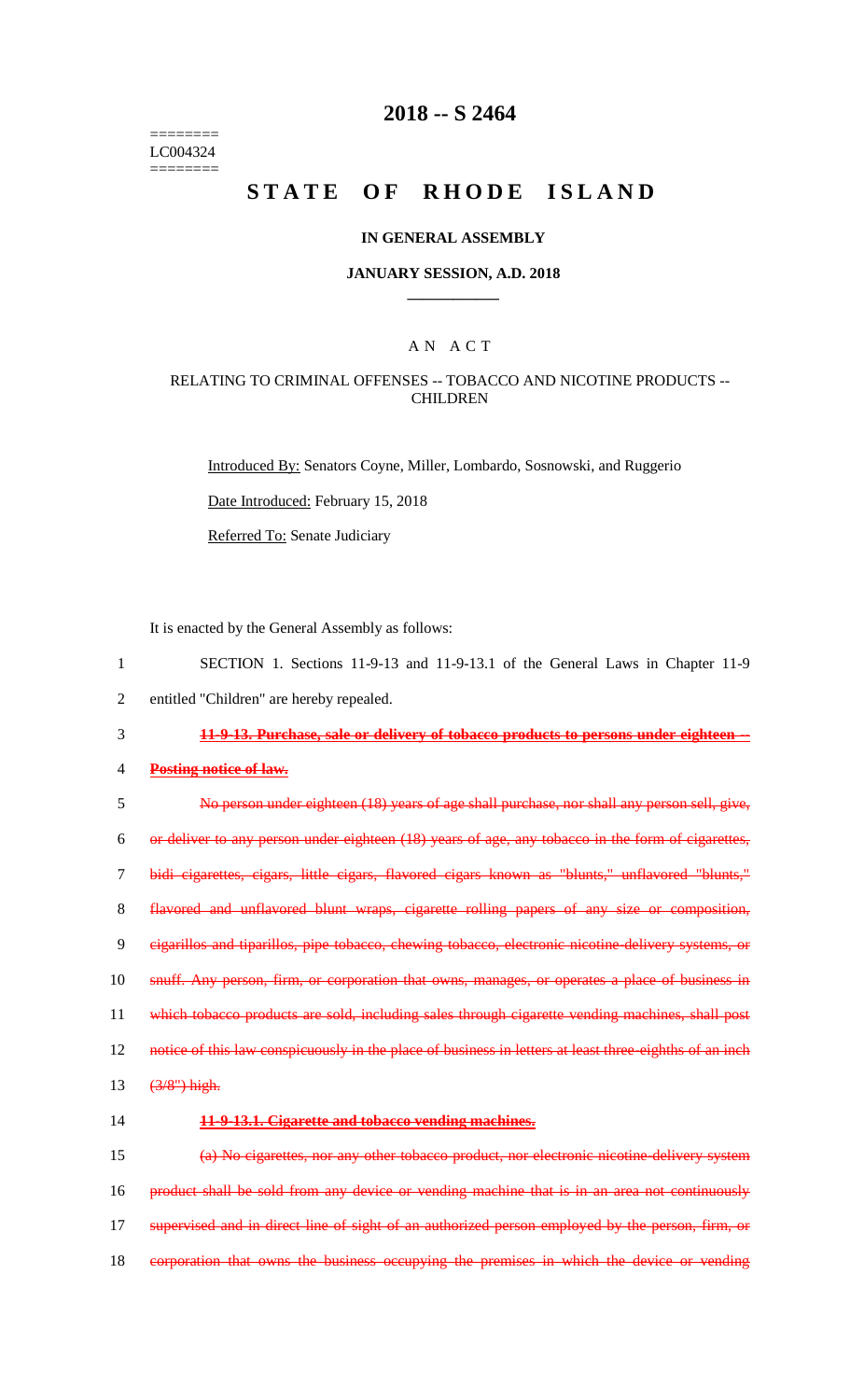1 machine is located, nor shall any tobacco product, nor electronic nicotine-delivery system product 2 be sold from any device or vending machine that is in an area supervised by such an authorized 3 person unless the device or vending machine is equipped with an electronic locking device that 4 will not allow the device or vending machine to dispense a pack of cigarettes, or any other 5 tobacco product, or electronic nicotine-delivery system product unless it is electronically 6 unlocked from a secured position inaccessible to the public and under the supervision of an 7 authorized person employed by the person, firm, or corporation that owns the business occupying 8 the premises in which the device or vending machine is located. "Direct line of sight" means that 9 the vending machine and the purchaser of cigarettes or electronic nicotine-delivery system 10 product must be visible to the authorized person pressing the unlock button while the unlock 11 button is being activated. Provided, a locking device shall not be required in an establishment 12 licensed to sell alcoholic beverages that limits access to persons over the age of twenty-one (21) 13 years. 14 (b) No cigarettes, nor any other tobacco product, nor electronic nicotine-delivery system 15 product shall be sold from any device or vending machine from which non-tobacco products are 16 sold.

17 (c) No cigarettes shall be sold in packs that contain less than twenty (20) cigarettes.

18 (d) Any person, firm, or corporation who or that owns a business occupying the premises 19 in which a device or vending machine that dispenses cigarettes, or any other tobacco product or 20 electronic nicotine-delivery system product is located who or that shall violate any of the 21 provisions of subsections (a) and (b) of this section shall for the first offense be subject to a fine 22 of seventy-five dollars (\$75.00), for the second offense, be subject to a fine of one hundred fifty 23 dollars (\$150), and for the third and any subsequent offense, be subject to a fine of five hundred 24 dollars (\$500); provided, that in the event that there are no offenses in three (3) successive years 25 from the date of the last offense, then the next offense shall be treated as the first offense.

26 (e) Any person, firm, or corporation who or that shall violate subsection (c) of this 27 section shall, for the first offense, be subject to a fine of seventy five dollars (\$75.00), for the 28 second offense, be subject to a fine of one hundred fifty dollars (\$150), and for the third and any 29 subsequent offense, be subject to a fine of five hundred dollars (\$500); provided, that in the event 30 that there are no offenses in three (3) successive years from the date of the last offense, then the 31 next offense shall be treated as the first offense.

32 (f) One-half (1/2) of all the fines collected pursuant to this section shall be transferred to  $33$  the municipalities in which the citations originated. One half  $(1/2)$  of all the fines collected 34 pursuant to this section shall be transferred to the general fund.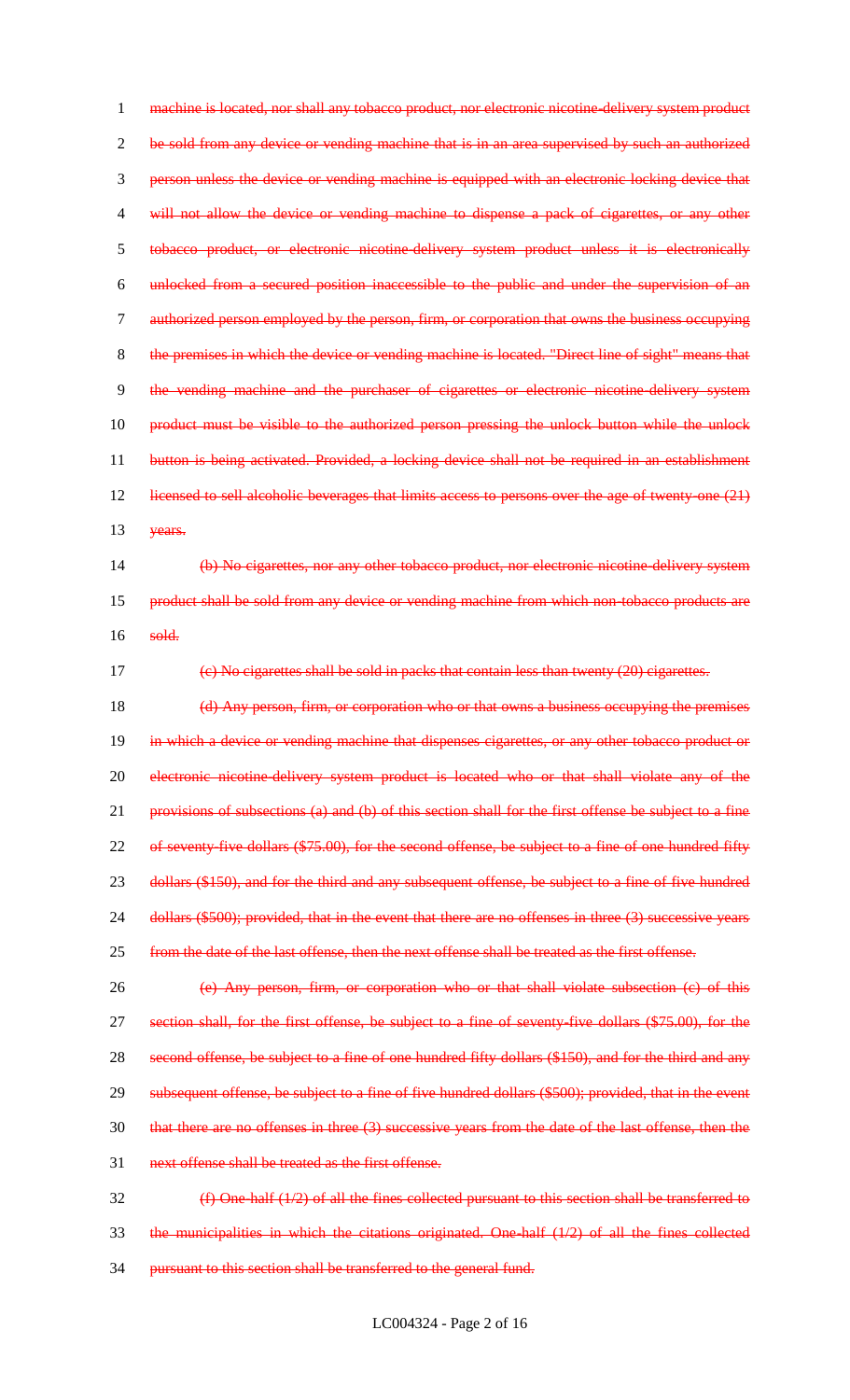(g) Severability. If any provision of this section or the application of it to any person or circumstance is held invalid, that invalidity shall not affect other provisions or applications of this section, which can be given effect without the invalid provision or application, and to this end the provisions of this section are declared to be severable.

- 
- 5 SECTION 2. Sections 11-9-13.3, 11-9-13.4, 11-9-13.5, 11-9-13.6, 11-9-13.7, 11-9-13.8,

6 11-9-13.11 and 11-9-13.13 of the General Laws in Chapter 11-9 entitled "Children" are hereby 7 amended to read as follows:

# 8 **11-9-13.3. Legislative intent -- Purpose.**

9 (a) The use of tobacco and nicotine products by Rhode Island children and youth is a 10 health and substance abuse problem of the utmost severity. The legislature finds that tobacco 11 product usage by children in Rhode Island is rampant and increasing with over thirty percent 12 (30%) of high school students smoking. The present law prohibiting the sale of tobacco to 13 children is being ignored by many retailers. Rhode Island tobacco retailers illegally sell four 14 million eight hundred thousand (4,800,000) packs, over eleven million dollars (\$11,000,000) in 15 tobacco product sales, to children annually. Tobacco industry advertising targets children as the 16 replacement smokers for the one thousand one hundred forty-five (1,145) adults who die daily 17 from tobacco product usage. Approximately seventy percent (70%) of the Rhode Island high 18 school seniors who are smoking today will be the addicted adult smokers of tomorrow. According 19 to the federal Centers for Disease Control and Prevention (CDC), smoking-related direct medical 20 costs in Rhode Island in 1990 climbed to one hundred eighty-six million dollars (\$186,000,000). 21 This is an ongoing, escalating financial burden borne by every business, large and small, and 22 every person, smoker and nonsmoker, in Rhode Island. This is a health and economic drain 23 created by each new generation of children who begin using tobacco products and become 24 addicted to nicotine. It is the intent of this legislation to preserve and protect the health of children  $25$  by: (1) stopping the illegal sale of tobacco to children, and (2) by severely punishing those who 26 disregard the laws relating to the illegal sale of tobacco products to children. serious health and 27 addiction problem. Cigarette use has greatly declined among Rhode Island youth, to four and 28 eight-tenths percent (4.8%), but as the National Youth Tobacco Survey reports, in 2015, the 29 overall use of tobacco among youth rose, exposing dangerous new trends. Clever marketing by 30 the tobacco industry, encouraging the use of small cigars, hookahs, e-cigarettes, and flavored 31 vaping products, has put millions of young people at risk of lifelong lethal nicotine addiction. 32 Every year, four hundred (400) children under the age of eighteen (18) in Rhode Island become 33 daily smokers. There are sixteen thousand (16,000) children in Rhode Island today who will 34 ultimately die prematurely from smoking. Rhode Island's annual health care costs due to smoking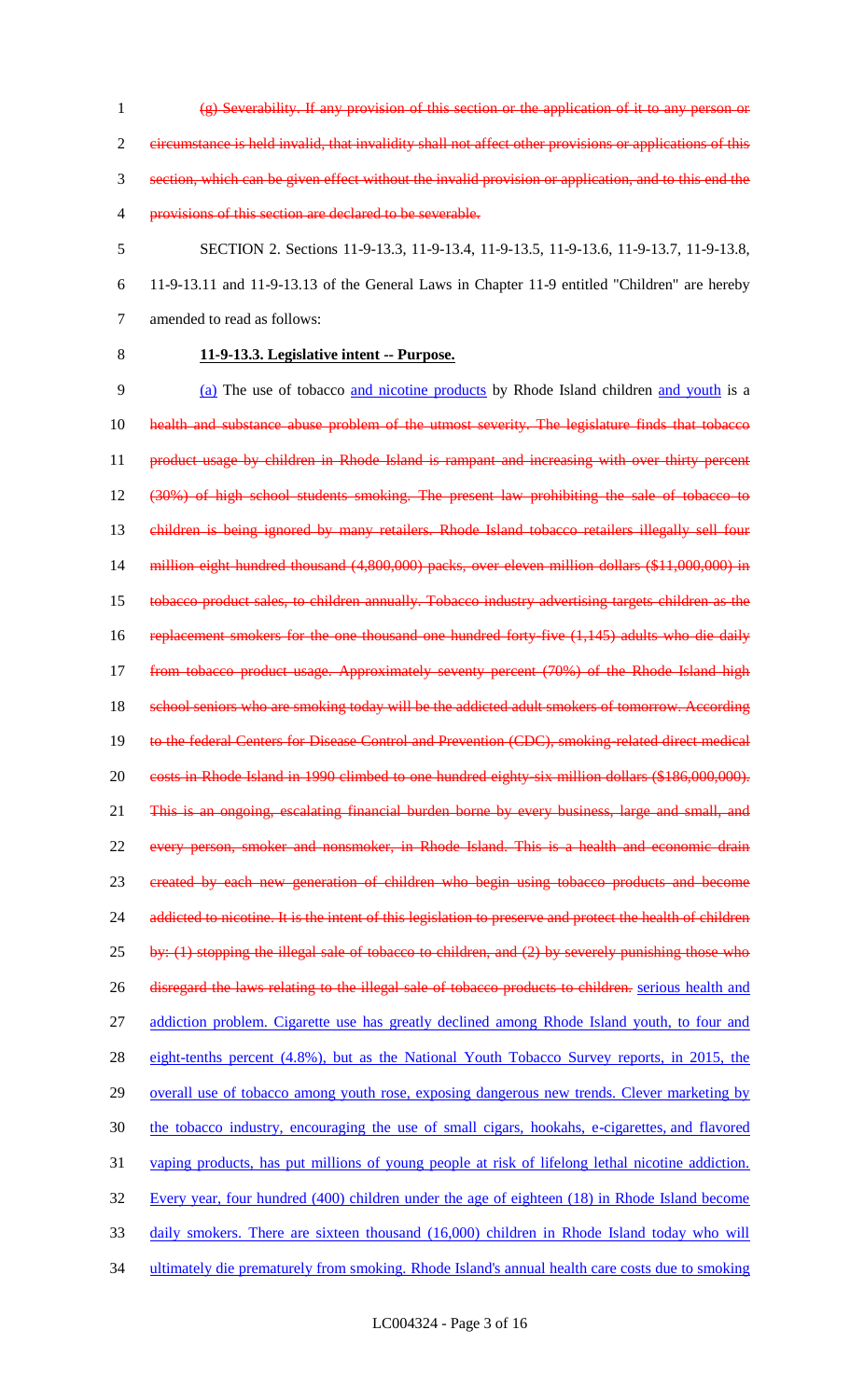1 are six hundred forty million dollars (\$640,000,000).

| $\sqrt{2}$     | (b) Data shows that about ninety-five percent (95%) of adult smokers began smoking                       |
|----------------|----------------------------------------------------------------------------------------------------------|
| 3              | before they turned age twenty-one (21). In March of 2015, the Institute of Medicine, on behalf of        |
| $\overline{4}$ | the Food and Drug Administration (FDA), released a seminal report detailing the potential public         |
| 5              | health benefits of raising the national legal age of tobacco sale from age eighteen (18) to age          |
| 6              | twenty-one $(21)$ . In July 2015, the CDC reported that seventy-five percent $(75%)$ of adults           |
| $\tau$         | favored raising the tobacco sale age to twenty-one (21) years. Among the findings was a twenty-          |
| $8\,$          | five percent $(25%)$ drop in the rate of smoking initiation by fifteen $(15)$ to seventeen $(17)$ year   |
| 9              | <u>olds, a twelve percent (12%) drop in overall smoking rates over time, and sixteen thousand</u>        |
| 10             | $(16,000)$ cases of preterm birth and low birth weight averted in the first five $(5)$ years of the      |
| 11             | policy, an impact that would be recognized immediately. A conservative estimate is that if age           |
| 12             | twenty-one (21) were adopted throughout the United States now, it would prevent four million             |
| 13             | two hundred thousand (4,200,000) years of lives lost to smoking for those born in the years 2000-        |
| 14             | 2019.                                                                                                    |
| 15             | 11-9-13.4. Definitions.                                                                                  |
| 16             | As used in this chapter:                                                                                 |
| 17             | (1) "Bidi cigarette" means any product that (i) contains tobacco that is wrapped in                      |
| 18             | temburni or tender leaf, or that is wrapped in any other material identified by rules of the             |
| 19             | Department of Health that is similar in appearance or characteristics to the temburni or tender          |
| 20             | leaf, and (ii) does not contain a smoke filtering device.                                                |
| 21             | $\left(\frac{2}{2}\right)(1)$ "Court" means any appropriate district court of the state of Rhode Island. |
| 22             | $\left(\frac{3}{2}\right)$ "Dealer" is synonymous with the term "retail tobacco products dealer".        |
| 23             | $\frac{(4)(3)}{(4)(3)}$ "Department of behavioral healthcare, developmental disabilities and hospitals"  |
| 24             | means the state of Rhode Island behavioral healthcare, developmental disabilities and hospitals          |
| 25             | department, its employees, agents or assigns.                                                            |
| 26             | $\frac{5(4)}{2(4)}$ "Department of taxation" means the state of Rhode Island taxation division, its      |
| 27             | employees, agents, or assigns.                                                                           |
| 28             | (5) "Electronic nicotine-delivery system" means an electronic device that may be used to                 |
| 29             | simulate smoking in the delivery of nicotine or other substance to a person inhaling from the            |
| 30             | device, and includes, but is not limited to, an electronic cigarette, electronic cigar, electronic       |
| 31             | cigarillo, electronic pipe, or electronic hookah and any related device and any cartridge or other       |
| 32             | component of such device.                                                                                |
| 33             | (6) "License" is synonymous with the term "retail tobacco products dealer license" or                    |
| 34             | "electronic nicotine-delivery system license."                                                           |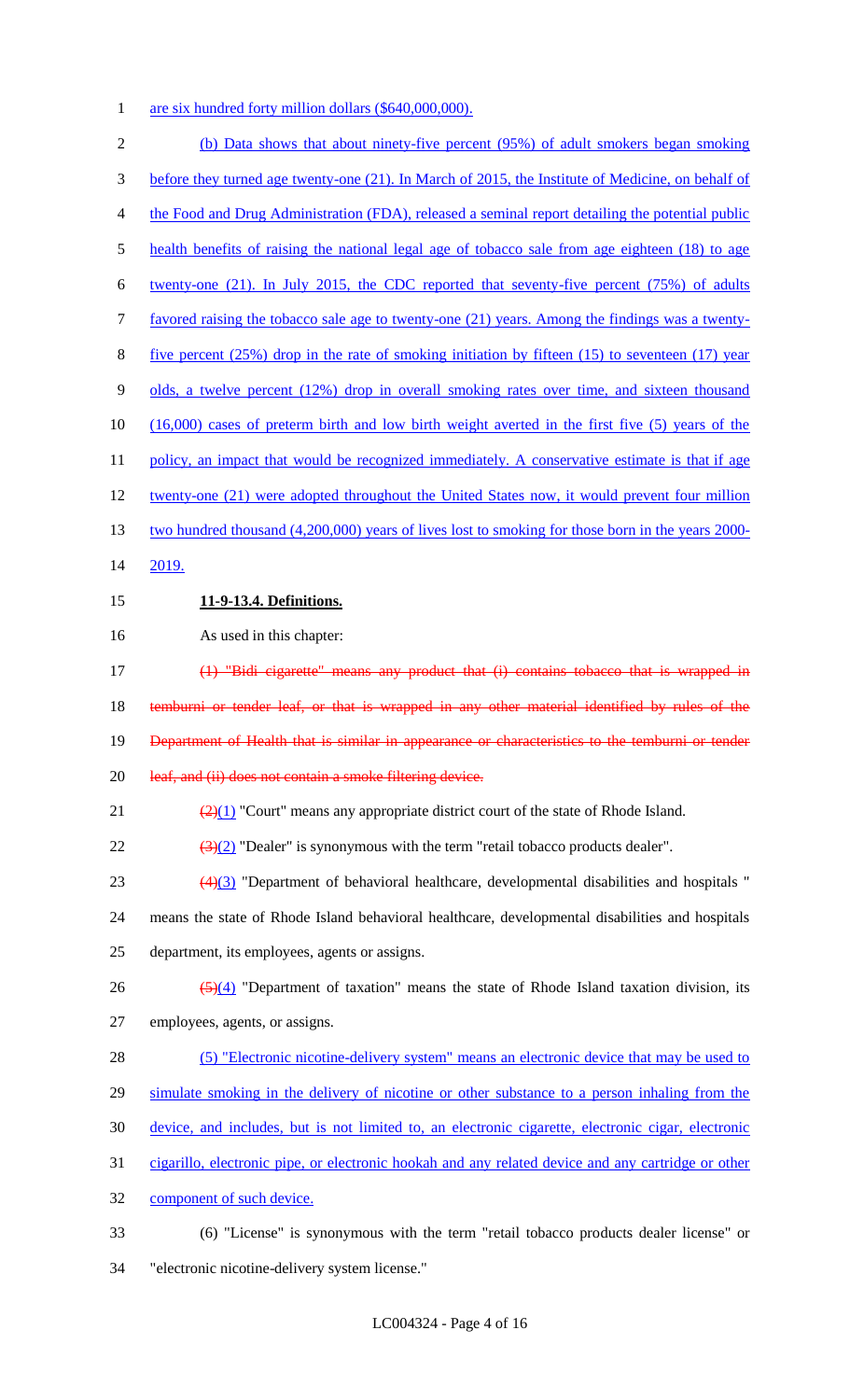(7) "License holder" is synonymous with the term "retail tobacco products dealer" or "electronic nicotine-delivery system license." (8) "Little cigars" means and includes any roll, made wholly or in part of tobacco, irrespective of size or shape, and irrespective of whether the tobacco is flavored, adulterated, or 5 mixed with any other ingredient, where such roll has a wrapper or cover made of tobacco wrapped in leaf tobacco or any substance containing tobacco paper or any other material, except where such wrapper is wholly or in greater part made of tobacco and such roll weighs over four and one-half (4.5) pounds per thousand (1,000). (8)(9) "Person" means any individual person, firm, association, or corporation licensed as a retail dealer to sell tobacco products within the state.  $(9)(10)$  "Retail tobacco products dealer" means the holder of a license to sell tobacco products at retail. (10)(11) "Retail tobacco products dealer license" means a license to sell tobacco products at retail as issued by the department of taxation. (11)(12) "Spitting tobacco" also means snuff, powdered tobacco, chewing tobacco, dipping tobacco, pouch tobacco, or smokeless tobacco. 17 (12)(13) "Tobacco product(s)" means any product containing tobacco, including bidi 18 eigarettes, as defined in subdivision (1) of this section, that can be used for, but whose use is not 19 limited to, smoking, sniffing, chewing, or spitting of the product. or made from tobacco or nicotine that is intended for human consumption, whether smoked, heated, chewed, absorbed, dissolved, inhaled, snorted, sniffed, or ingested by any other means, including, but not limited to, cigarettes, cigars, little cigars, smokeless tobacco, pipe tobacco, snuff, snus and bidi cigarettes. "Tobacco product" includes any component, part, or accessory of a tobacco product, whether or 24 not sold separately. "Tobacco product" does not include any product that has been approved by 25 the United States Food and Drug Administration for sale as a tobacco cessation product or for 26 other therapeutic purposes where such product is marketed and sold solely for such an approved purpose.  $\left(\frac{(13)(14)}{26}\right)$  "Underage individual" or "underage individuals" means any child person under 29 the age of  $e^{i}$  eighteen  $(18)$  twenty-one  $(21)$  years of age. (14) "Little cigars" means and includes any roll, made wholly or in part of tobacco, irrespective of size or shape, and irrespective of whether the tobacco is flavored, adulterated, or mixed with any other ingredient, where such roll has a wrapper or cover made of tobacco wrapped in leaf tobacco or any substance containing tobacco paper or any other material, except 34 where such wrapper is wholly or in greater part made of tobacco and such roll weighs over three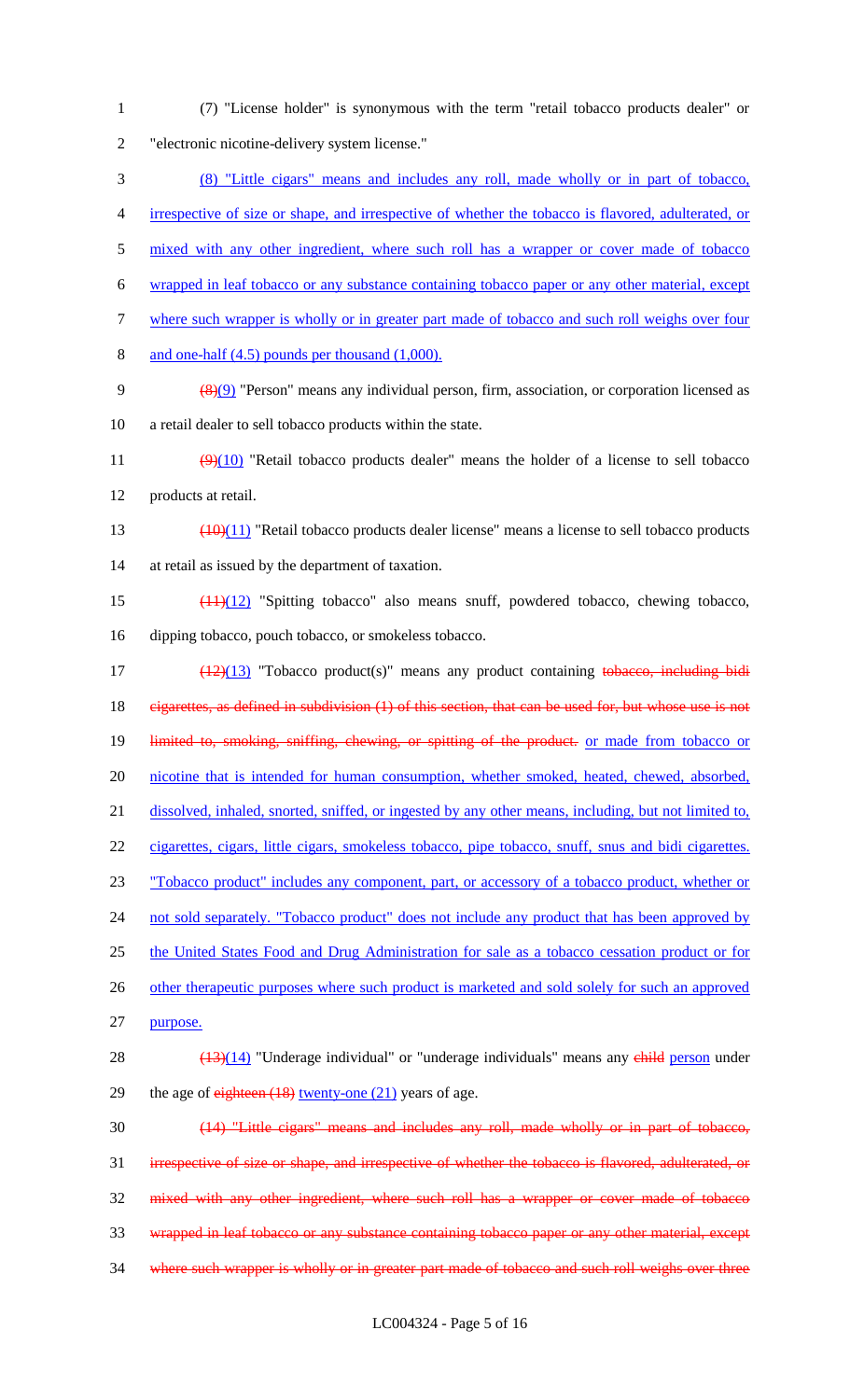(3) pounds per thousand (1,000).

| $\overline{2}$ | (15) "Electronic nicotine delivery system" means an electronic device that may be used                         |
|----------------|----------------------------------------------------------------------------------------------------------------|
| 3              | to simulate smoking in the delivery of nicotine or other substance to a person inhaling from the               |
| 4              | device, and includes, but is not limited to, an electronic cigarette, electronic cigar, electronic             |
| 5              | eigarillo, electronic pipe, or electronic hookah and any related device and any cartridge or other             |
| 6              | component of such device.                                                                                      |
| $\tau$         | 11-9-13.5. Responsibility for tobacco or health issues.                                                        |
| $8\,$          | The Rhode Island department of behavioral healthcare, developmental disabilities and                           |
| 9              | hospitals shall develop, monitor and aggressively enforce health rules and regulations pertaining              |
| 10             | to stopping the illegal sale of tobacco products and electronic nicotine-delivery systems to                   |
| 11             | children underage individuals.                                                                                 |
| 12             | 11-9-13.6. Duties of the department of behavioral healthcare, developmental                                    |
| 13             | disabilities and hospitals.                                                                                    |
| 14             | The department of behavioral healthcare, developmental disabilities and hospitals shall:                       |
| 15             | (1) Coordinate and promote the enforcement of the provisions of this chapter and serve as                      |
| 16             | the primary liaison from this department to other state or local agencies, departments, or divisions           |
| 17             | on issues pertaining to stopping <i>children's underage individual's</i> access to tobacco <i>products</i> and |
| 18             | electronic nicotine-delivery system dealers systems.                                                           |
| 19             | (2) Provide retail tobacco products dealers and electronic nicotine-delivery system                            |
| 20             | dealers signs concerning the prohibition of sales to children under eighteen (18) persons under                |
| 21             | twenty-one (21) years of age. The signs, conforming to the requirements of this chapter, shall be              |
| 22             | sold at cost. This sign, or an exact duplicate of it made privately, shall be displayed in all                 |
| 23             | locations where tobacco products and/or electronic nicotine-delivery systems are sold.                         |
| 24             | (3) Investigate concurrently with other state and local officials violations of this chapter.                  |
| 25             | (4) (i) Utilize unannounced statewide compliance checks of tobacco product sales and/or                        |
| 26             | electronic nicotine-delivery system sales including retail tobacco and/or electronic nicotine-                 |
| 27             | delivery system over-the-counter sales, mail-order sales initiated via mail, facsimile, telephone or           |
| 28             | internet ordering or other types of electronic communications, and tobacco and/or electronic                   |
| 29             | nicotine-delivery systems vending machine sales as part of investigating compliance with the                   |
| 30             | provisions of this chapter. Underage individuals, acting as agents for the department of behavioral            |
| 31             | healthcare, developmental disabilities and hospitals and with the written permission of a parent or            |

32 guardian for persons under age eighteen (18), may purchase, with impunity from prosecution, tobacco products and electronic nicotine-delivery system for the purposes of law enforcement or

government research involving monitoring compliance with this chapter, provided that the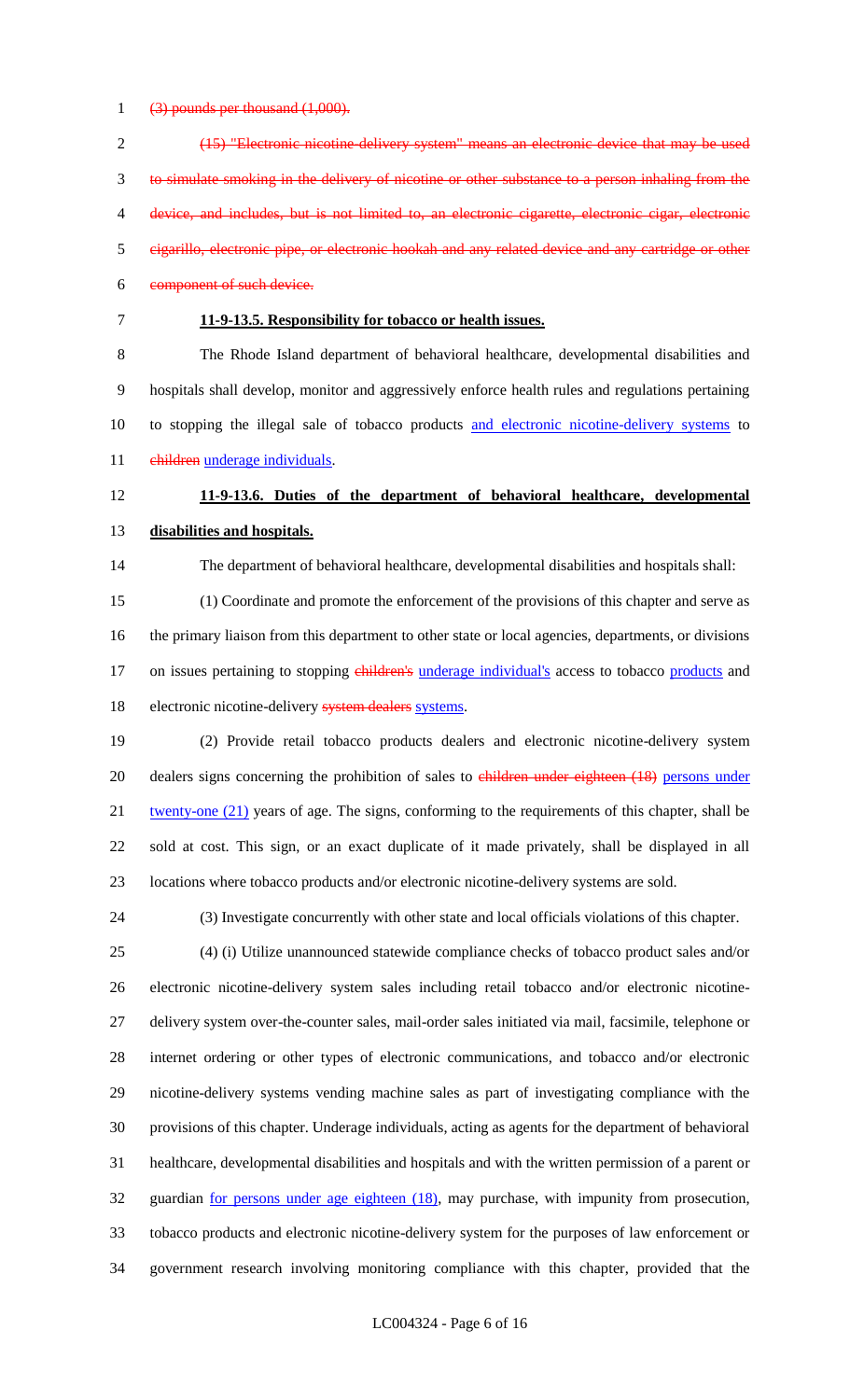underage individuals are supervised by an adult law enforcement official. Any individual participating in an unannounced compliance check of over-the-counter or vending machine sales, must state his or her accurate age if asked by the sales representative of the retail establishment being checked.

 (ii) In fulfilling the requirement of unannounced statewide compliance checks, the department of behavioral healthcare, developmental disabilities and hospitals shall maintain complete records of the unannounced compliance checks, detailing, at least, the date of the compliance check; the name and address of the retail establishment checked or the mail order company; the results of the compliance check (sale/no sale); whether the sale was made as an over-the-counter sale, a mail-order purchase or a tobacco and/or or electronic nicotine-delivery systems vending machine sale; and if a citation was issued for any violation found. The records shall be subject to public disclosure. Further, the department of behavioral healthcare, developmental disabilities and hospitals shall report to the owner of each retail establishment checked or mail-order company the results of any compliance check (sale/no sale) whether the sale was made as an over-the-counter sale, a mail-order purchase, or a tobacco and/or electronic nicotine-delivery systems vending machine sale, and if a citation was issued for any violation found.

 (5) Seek enforcement, concurrently with other state and local officials, of the penalties as detailed in this chapter.

 (6) Develop and disseminate community health education information and materials relating to this chapter.

# **11-9-13.7. Signs concerning sales to individuals under age eighteen (18) Signs**

**concerning sales to individuals under twenty-one (21).**

 Signs provided by the department of behavioral healthcare, developmental disabilities and hospitals, or an exact duplicate of it made privately, shall:

- (1) Contain in red bold lettering a minimum of three-eighths (3/8") inch high on a white
- background the following wording in both English and Spanish:

| 28 | THE SALE OF CIGARETTES,                                                |
|----|------------------------------------------------------------------------|
| 29 | TOBACCO PRODUCTS AND ELECTRONIC NICOTINE-DELIVERY SYSTEM               |
| 30 | <b>PRODUCTS</b>                                                        |
| 31 | TO PERSONS UNDER THE AGE OF 18 21                                      |
| 32 | IS AGAINST RHODE ISLAND LAW                                            |
| 33 | (§ 11-9-13.8(1) Chapter 9 of Title 11, Rhode Island Statutes R.I.G.L.) |
| 34 | PHOTO ID FOR PROOF OF AGE IS                                           |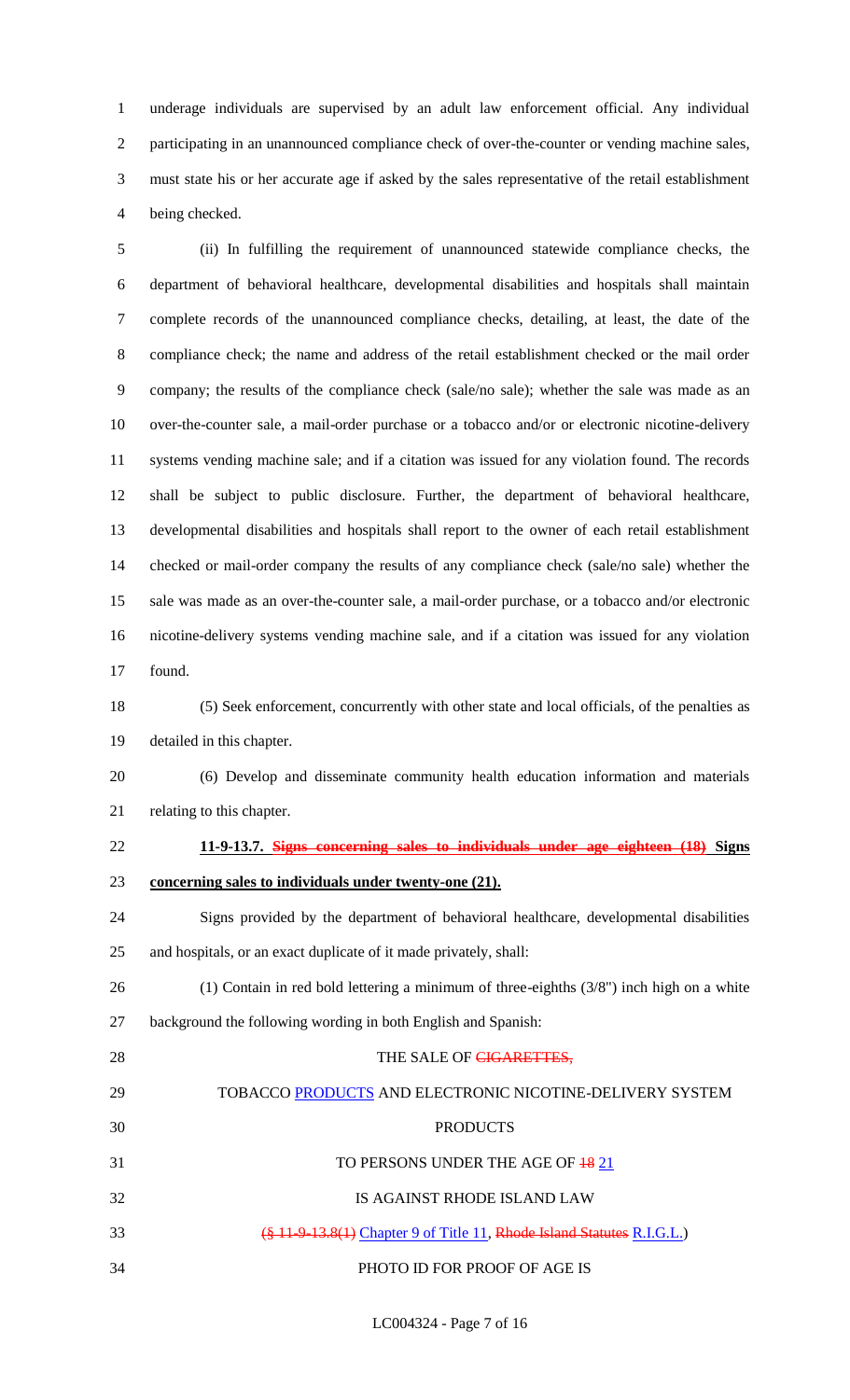| $\mathbf{1}$   | REQUIRED FOR PURCHASE.                                                                               |
|----------------|------------------------------------------------------------------------------------------------------|
| $\mathfrak{2}$ | (2) Contain the phone number at the department of behavioral healthcare, developmental               |
| 3              | disabilities and hospitals, where violations of $\S$ 11-9-13.2 -- 11-9-13.19 can be reported, in     |
| $\overline{4}$ | addition to any other information required by the department of behavioral healthcare,               |
| $\mathfrak{S}$ | developmental disabilities and hospitals.                                                            |
| 6              | (3) Be displayed prominently for public view, wherever tobacco products are sold at each             |
| $\tau$         | cash register, each tobacco product and/or electronic nicotine-delivery systems vending machine,     |
| $8\,$          | or any other place from which tobacco products are sold. The signs shall be electronically           |
| $\mathbf{9}$   | available in both English and Spanish online at the department of behavioral healthcare,             |
| 10             | developmental disabilities and hospitals' website.                                                   |
| 11             | 11-9-13.8. Prohibitions applicable to license holders and their employees and agents                 |
| 12             | Minimum sales amounts for tobacco products.                                                          |
| 13             | A person holding a license issued under chapter 20 of title 44 and/or § 23-1-56, or an               |
| 14             | employee or agent of that person, is prohibited from selling, distributing, or delivering a tobacco  |
| 15             | and/or electronic nicotine-delivery system product:                                                  |
| 16             | (1) To any individual who is under eighteen (18) years of age No cigarettes shall be sold            |
| 17             | in packs that contain less than twenty $(20)$ cigarettes; or                                         |
| 18             | (2) $\overline{H}$ No tobacco products shall be sold in any form other than an original, factory-    |
| 19             | wrapped package; or and                                                                              |
| 20             | (3) As No cigarettes shall be sold as a single-cigarette sale $(\S$ 44-20-31) or as a sale of        |
| 21             | cigarettes by the individual piece known as "loosies."                                               |
| 22             | 11-9-13.11. Prohibition on the sale or distribution of tobacco products through the                  |
| 23             | mail conveyance of tobacco products through the mail to children under eighteen (18) --              |
| 24             | <b>Proof of age of purchaser required -- General rule Prohibition on the sale or distribution of</b> |
| 25             | tobacco products or electronic nicotine-delivery system products through the mail                    |
| 26             | conveyance of tobacco products or electronic nicotine-delivery system products through the           |
| 27             | mail to persons under twenty-one (21) -- Proof of age of purchaser required -- General rule.         |
| 28             | (a) The distribution, or sale or conveyance of tobacco products to children under the age            |
| 29             | of eighteen (18) or electronic nicotine-delivery system products by the seller of the products to    |
| 30             | persons under the age of twenty-one $(21)$ via the United States Postal Service, or by any other     |
| 31             | public or private postal or package delivery service, shall be prohibited.                           |
| 32             | (b) Any person selling or distributing tobacco products in the form of eigars, pipe                  |
| 33             | tobacco, chewing tobacco, or snuff or electronic nicotine-delivery systems products directly to a    |
| 34             | consumer via the United States Postal Service, or by any other public or private postal or package   |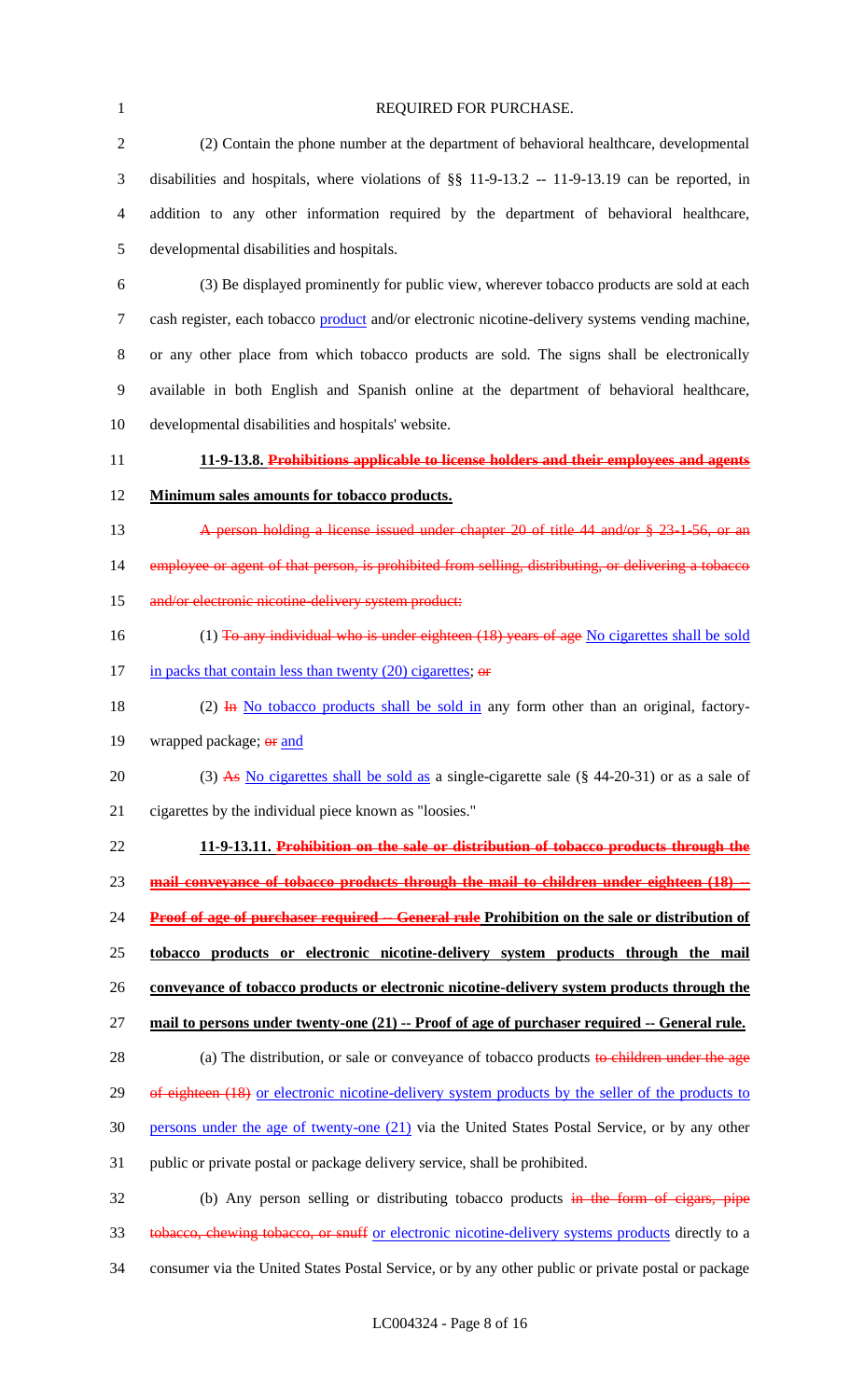delivery service, including orders placed by mail, telephone, facsimile, or internet, shall: (1) before distributing or selling the tobacco product or electronic nicotine-delivery system product through any of these means, receive both a copy of a valid form of government identification 4 showing date of birth to verify the purchaser is age eighteen (18) years twenty-one (21) or over and an attestation from the purchaser certifying that the information on the government identification truly and correctly identifies the purchaser and the purchaser's current address, and (2) deliver the tobacco product or electronic nicotine-delivery system product to the address of the purchaser given on the valid form of government identification and by a postal or package delivery service method that either limits delivery to that purchaser and requires the purchaser to 10 sign personally to receive the delivery or requires a signature of an adult a person the age of 11 twenty-one (21) or over at the purchaser's address to deliver the package.

 (c) The attorney general shall bring an action for any violation of this chapter. Any 13 distribution, or sale or conveyance of a tobacco product or electronic nicotine-delivery system 14 product to a child person under eighteen (18) twenty-one (21) years of age via the United States Postal Service, or by any other public or private postal or package delivery service, shall be subject to an action against the distributor, or seller or conveyor by the attorney general of the state of Rhode Island. A minimum fine of one thousand dollars (\$1,000) shall be assessed against any distributor, or seller or conveyor convicted of distributing, or selling or conveying tobacco 19 products or electronic nicotine-delivery system products via the United States postal service, or by any other public or private postal or package delivery service, for each delivery, or sale or 21 conveyance of a tobacco product <u>or electronic nicotine-delivery system product</u> to a child person 22 under eighteen (18) twenty-one (21) years of age.

 (d) For the purpose of this section, "distribution," "distributing," "selling" and "sale" do not include the acts of the United States Postal Service or other common carrier when engaged in the business of transporting and delivering packages for others or the acts of a person, whether compensated or not, who transports or delivers a package for another person without any reason to know of the package's contents.

 (e) Any delivery sale of cigarettes shall be made pursuant to the provisions of chapter 29 20.1 of title 44. The provisions of this section shall apply to each tobacco product listed in subsection (b) herein as defined in §11-9-13.4, but shall not apply to any delivery sale of cigarettes.

#### **11-9-13.13. Nature and size of penalties. [Effective January 1, 2018.].**

33 (a) Any person or individual license holder who violates a requirement of  $\frac{1}{2}$  13.6(2) §§ 11-9-13.6 and 11-9-13.7, display of specific signage, shall be subject to a fine in court of not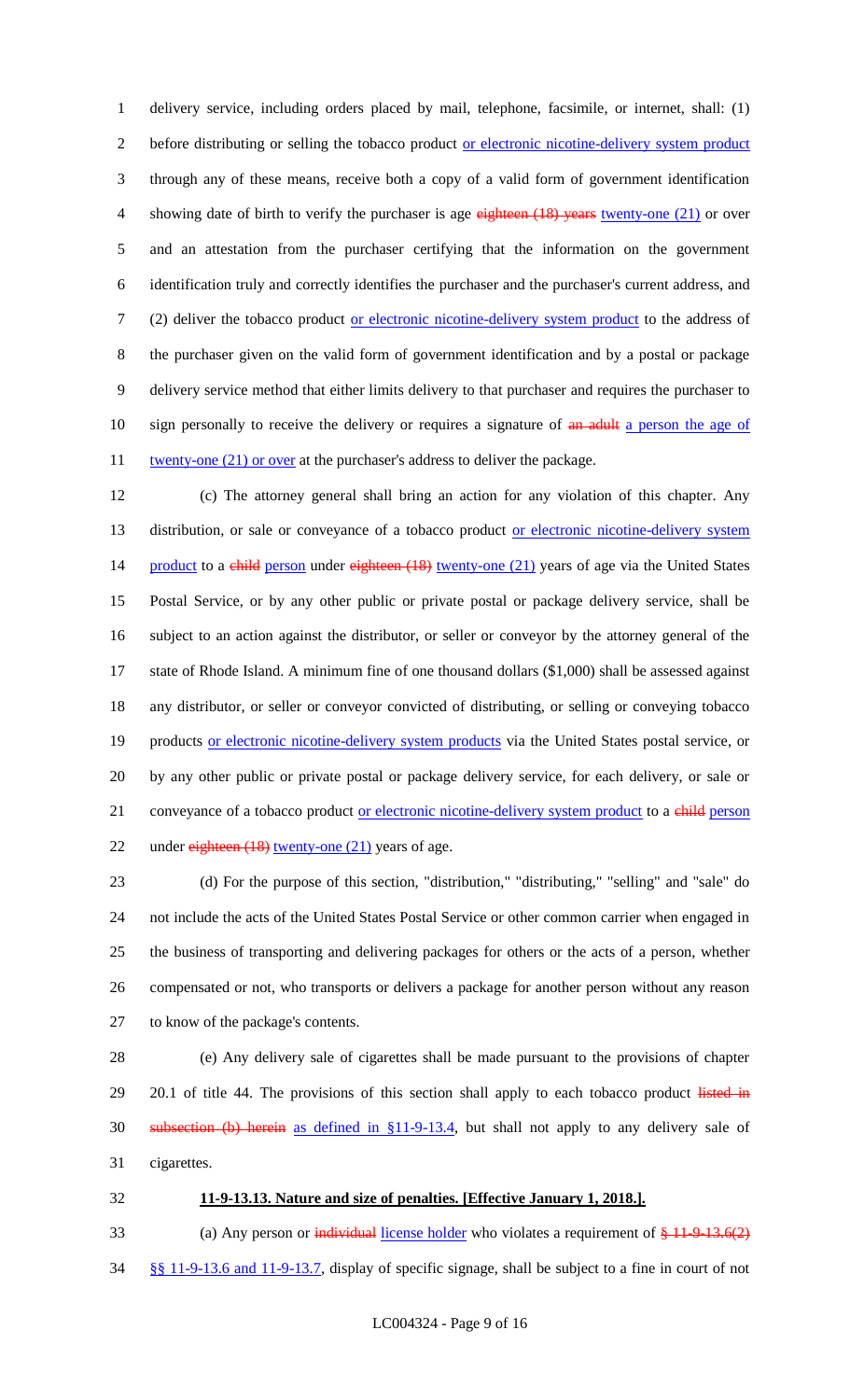| $\mathbf{1}$   | less than thirty-five dollars (\$35.00), nor more than five hundred dollars (\$500), per civil                                        |
|----------------|---------------------------------------------------------------------------------------------------------------------------------------|
| $\overline{2}$ | violation.                                                                                                                            |
| 3              | (b) Any person who violates the prohibition in $\S$ 11-9-13.7.1 and 11-9-13.7.2 shall be                                              |
| 4              | subject to:                                                                                                                           |
| 5              | $(1)$ A fine of two hundred fifty dollars (\$250) for the first violation within any thirty-six                                       |
| 6              | (36) month period;                                                                                                                    |
| 7              | (2) A fine of five hundred dollars (\$500) for the second violation within any thirty-six                                             |
| 8              | (36) month period;                                                                                                                    |
| 9              | $(3)$ A fine of one thousand dollars $(\$1,000)$ for the third violation within any thirty-six                                        |
| 10             | (36) month period;                                                                                                                    |
| 11             | $(4)$ A fine of one thousand five hundred dollars $(\$1,500)$ for the fourth violation and each                                       |
| 12             | subsequent violation.                                                                                                                 |
| 13             | $\bigoplus$ (e) The license holder is responsible for all violations of this section that occur at the                                |
| 14             | location for which the license is issued. Any license holder who or that violates the prohibition of                                  |
| 15             | $\frac{8}{9}$ 11-9-13.8(1) and/or (2) or $\frac{8}{9}$ 11-9-13.20 $\frac{8}{9}$ 11-9-13.8 shall be subject to civil fines as follows: |
| 16             | $(1)$ A fine of two hundred fifty dollars (\$250) for the first violation within any thirty-six-                                      |
| 17             | month (36) period;                                                                                                                    |
| 18             | (2) A fine of five hundred dollars (\$500) for the second violation within any thirty-six-                                            |
| 19             | month (36) period;                                                                                                                    |
| 20             | $(3)$ A fine of one thousand dollars $(1,000)$ and a fourteen-day $(14)$ suspension of the                                            |
| 21             | license to sell tobacco products or electronic nicotine-delivery systems for the third violation                                      |
| 22             | within any thirty-six-month (36) period;                                                                                              |
| 23             | $(4)$ A fine of one thousand five hundred dollars $(1,500)$ and a ninety-day $(90)$                                                   |
| 24             | suspension of the license to sell tobacco products or electronic nicotine-delivery systems for each                                   |
| 25             | violation in excess of three (3).                                                                                                     |
| 26             | $\left(\frac{e}{c}\right)\left(\frac{d}{d}\right)$ Any person who or that violates a prohibition of § 11-9-13.8(3), sale of single    |
| 27             | cigarettes; $\S$ 11-9-13.8(2), regarding factory-wrapped packs; shall be subject to a penalty of $\overline{f}$                       |
| 28             | hundred dollars (\$500) two hundred fifty dollars (\$250) for each violation.                                                         |
| 29             | $\left(\frac{d}{e}\right)$ The department of taxation and/or the department of health shall not issue a license                       |
| 30             | to any individual, business, firm, association, or corporation, the license of which has been                                         |
| 31             | revoked or suspended; to any corporation, an officer of which has had his or her license revoked                                      |
| 32             | or suspended; or to any individual who is, or has been, an officer of a corporation the license of                                    |
| 33             | which has been revoked or suspended so long as such revocations or suspensions are in effect.                                         |
| 34             | $(e)(f)$ The court shall suspend the imposition of a license suspension of the license                                                |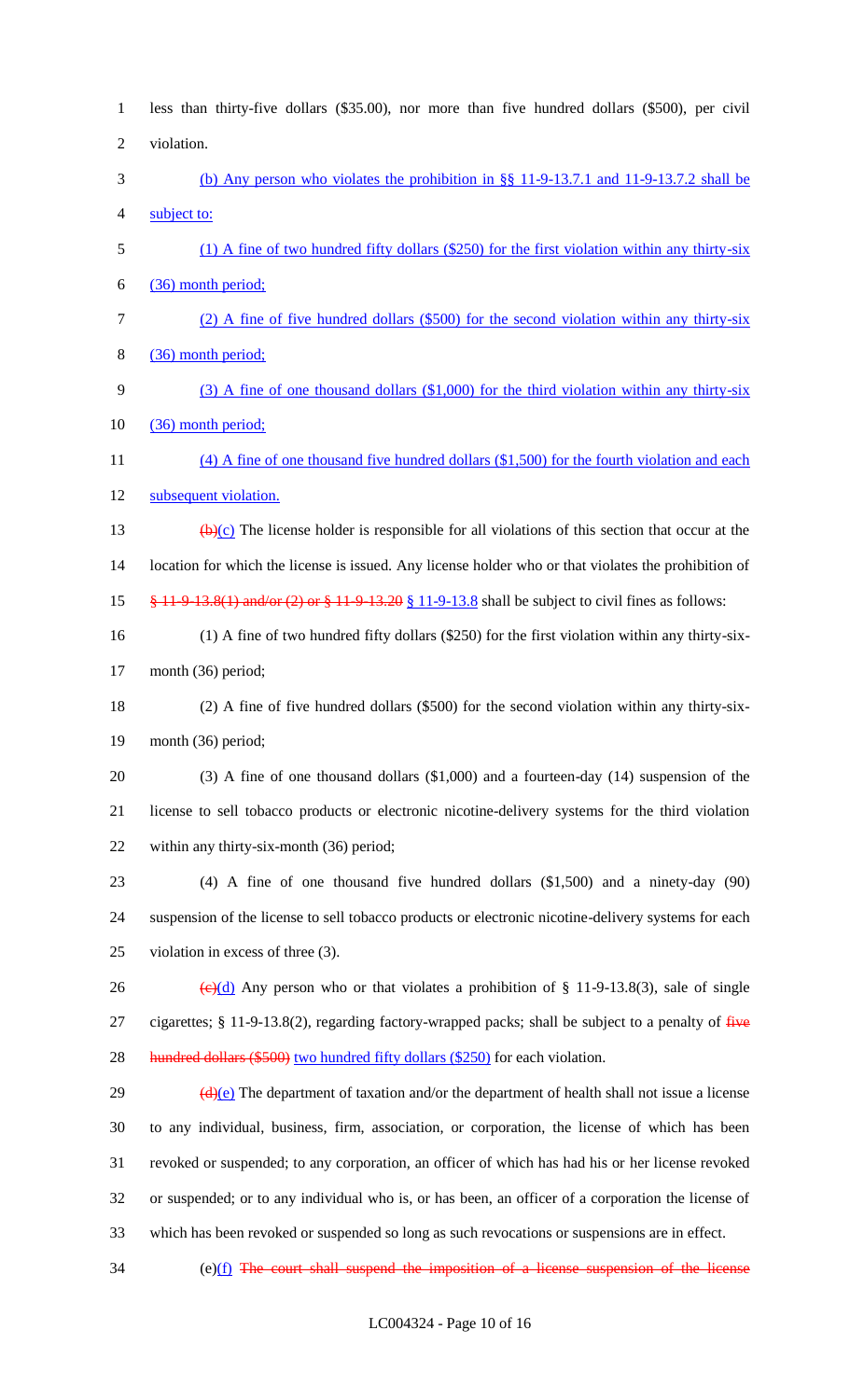secured from the Rhode Island tax administrator for violation of subsections (b)(3) and (b)(4) of 2 this section if the court finds that the license holder has taken measures to prevent the sale of tobacco and/or electronic nicotine-delivery systems to minors and the license holder can demonstrate to the court that those measures have been taken and that employees have received 5 training. No person shall sell tobacco products and/or electronic nicotine-delivery system products at retail without first being trained in the legal sale of tobacco and/or electronic nicotine- delivery system products. Training shall teach employees what constitutes a tobacco and/or electronic nicotine-delivery system product; legal age of purchase; acceptable identification; how 9 to refuse a direct sale to a minor an underage individual or secondary sale to an adult a person age 10 twenty-one (21) or over; and all applicable laws on tobacco sales and distribution. Dealers shall maintain records indicating that the provisions of this section were reviewed with all employees who conduct, or will conduct, tobacco and/or electronic nicotine-delivery systems sales. Each employee who sells or will sell tobacco and/or electronic nicotine-delivery system products shall sign an acknowledgement form attesting that the provisions of this section were reviewed with him or her. Each form shall be maintained by the retailer for as long as the employee is so employed and for no less than one year after termination of employment. The measures to prevent the sale of tobacco and/or electronic nicotine-delivery systems to minors shall be defined by the department of behavioral healthcare, developmental disabilities and hospitals in rules and regulations.

 SECTION 3. Sections 44-20.1-1, 44-20.1-3 and 44-20.1-5 of the General Laws in Chapter 44-20.1 entitled "Delivery Sales of Cigarettes" are hereby amended to read as follows:

- **44-20.1-1. Definitions.**
- For purposes of this chapter:

(1) "Administrator" means the tax administrator.

(2) "Adult" means a person who is at least the legal minimum purchase age.

 (3) "Consumer" means an individual who is not licensed as a wholesaler or retailer pursuant to the provisions of § 44-20-2.

 (4) "Delivery sale" means any sale of cigarettes to a consumer in the state where either: (i) The purchaser submits the order for such sale by means of a telephonic or other method of voice transmission, the mail or any other delivery service, or the Internet or other online service; or

 (ii) The cigarettes are delivered by use of the mails or other delivery service. A sale of cigarettes shall be a delivery sale regardless of whether the seller is located within or without the state. A sale of cigarettes not for personal consumption to a person who is a wholesale dealer or a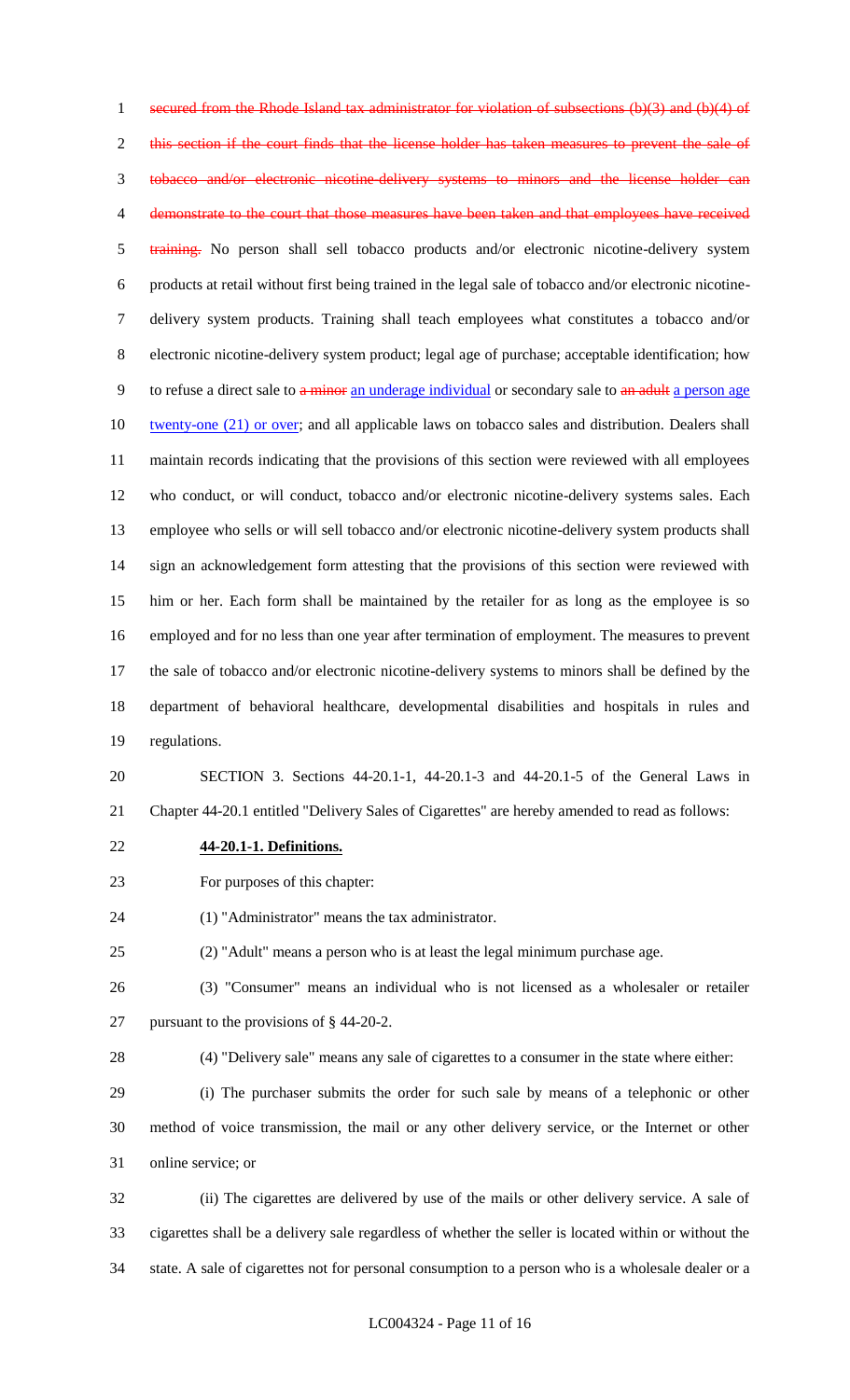retail dealer shall not be a delivery sale.

| $\overline{2}$ | (5) "Delivery service" means any person who is engaged in the commercial delivery of              |
|----------------|---------------------------------------------------------------------------------------------------|
| 3              | letters, packages, or other containers.                                                           |
| 4              | (6) "Legal minimum purchase age" means the minimum age at which an individual may                 |
| 5              | legally purchase cigarettes in the state, the age of twenty-one $(21)$ years.                     |
| 6              | (7) "Mail" or "mailing" means the shipment of cigarettes through the United States Postal         |
| 7              | Service.                                                                                          |
| 8              | $(8)$ "Person" means the same as that term is defined in § 44-20-1.                               |
| 9              | (9) "Shipping container" means bills of lading, airbills, or any other documents used to          |
| 10             | evidence the undertaking by a delivery service to deliver letters, packages, or other containers. |
| 11             | 44-20.1-3. Age Verification requirements.                                                         |
| 12             | (a) No person shall mail, ship, or otherwise deliver cigarettes in connection with a              |
| 13             | delivery sale unless such person prior to the first delivery sale to such consumer:               |
| 14             | (1) Obtains from the prospective consumer a certification that includes:                          |
| 15             | (i) A reliable confirmation that the consumer is at least the legal minimum purchase age;         |
| 16             | and                                                                                               |
| 17             | (ii) A statement signed by the prospective consumer in writing that certifies the                 |
| 18             | prospective consumer's address and that the consumer is at least eighteen (18) twenty-one (21)    |
| 19             | years of age. Such statement shall also confirm:                                                  |
| 20             | (A) That the prospective consumer understands that signing another person's name to               |
| 21             | such certification is illegal;                                                                    |
| 22             | (B) That the sale of cigarettes to individuals under the legal minimum purchase age is            |
| 23             | illegal;                                                                                          |
| 24             | (C) That the purchase of cigarettes by individuals under the legal minimum purchase age           |
| 25             | is illegal under the laws of the state; and                                                       |
| 26             | (D) That the prospective consumer wants to receive mailings from a tobacco company;               |
| 27             | (2) Makes a good faith effort to verify the information contained in the certification            |
| 28             | provided by the prospective consumer pursuant to subsection (1) against a commercially available  |
| 29             | database, or obtains a photocopy or other image of the valid, government-issued identification    |
| 30             | stating the date of birth or age of the individual placing the order;                             |
| 31             | (3) Provides to the prospective consumer, via e-mail or other means, a notice that meets          |
| 32             | the requirements of $\S$ 44-20.1-4; and                                                           |
| 33             | (4) In the case of an order for cigarettes pursuant to an advertisement on the Internet,          |

receives payment for the delivery sale from the prospective consumer by a credit or debit card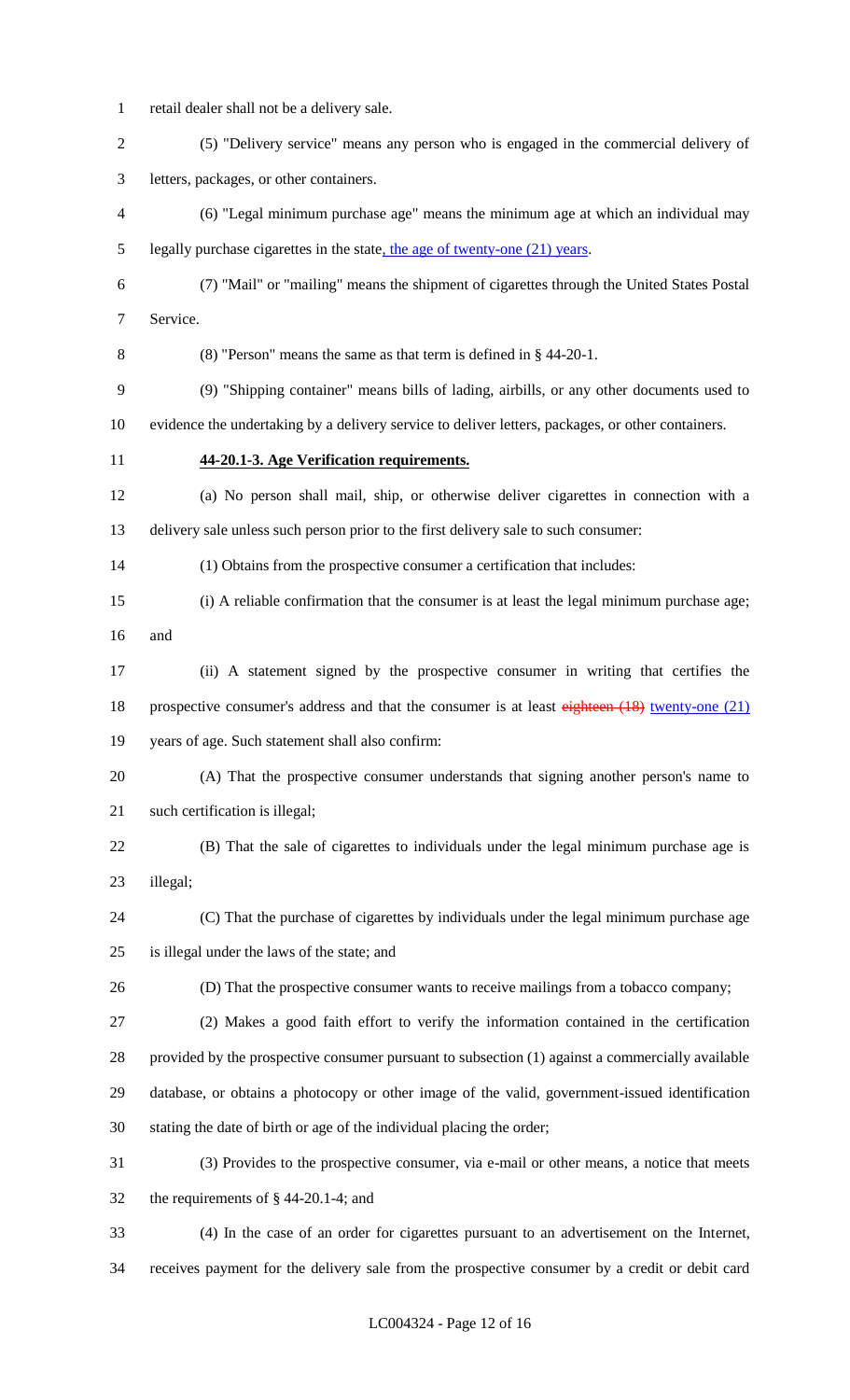that has been issued in such consumer's name or by check.

 (b) Persons accepting purchase orders for delivery sales may request that the prospective consumers provide their e-mail addresses.

## **44-20.1-5. Shipping requirements.**

 (a) Each person who mails, ships, or otherwise delivers cigarettes in connection with a delivery sale:

 (1) Shall include as part of the bill of lading or other shipping documents a clear and conspicuous statement providing as follows: "Cigarettes: Rhode Island law prohibits shipping to 9 individuals under  $\frac{18}{21}$ , and requires the payment of all applicable taxes":

 (2) Shall use a method of mailing, shipping or delivery that obligates the delivery service to require: (i) the consumer placing the purchase order for the delivery sale or another adult of legal minimum purchase age residing at the consumer's address, to sign to accept delivery of the shipping container; and (ii) proof, in the form of a valid, government-issued identification bearing a photograph of the individual who signs to accept delivery of the shipping container, demonstrating that he/she either the addressee or another adult of legal minimum purchase age residing at the consumer's address. However, proof of the legal minimum purchase age shall be 17 required only if such individual appears to be under twenty-seven  $(27)$  thirty  $(30)$  years of age; and

 (3) Shall provide to the delivery service retained for such delivery sale evidence of full compliance with § 44-20.1-7.

 (b) If the person accepting a purchase order for a delivery sale delivers the cigarettes without using a delivery service, such person shall comply with all requirements of this chapter applicable to a delivery service and shall be in violation of the provisions of this chapter if he/she fails to comply with any such requirement.

 SECTION 4. Chapter 11-9 of the General Laws entitled "Children" is hereby amended by adding thereto the following sections:

 **11-9-13.7.1. Purchase, sale or delivery of tobacco products or electronic nicotine-delivery system products to persons under twenty-one (21) years of age.** 

#### (a) No person under twenty-one (21) years of age shall purchase tobacco products or

electronic nicotine-delivery system products.

(b) No person shall sell, give, or deliver to any person under twenty-one (21) years of

- age, any tobacco product or electronic nicotine-delivery system product.
- **11-9-13.7.2. Purchase, sale or delivery of electronic nicotine-delivery system**
- **products to persons under twenty-one (21) years of age, by license holders and their**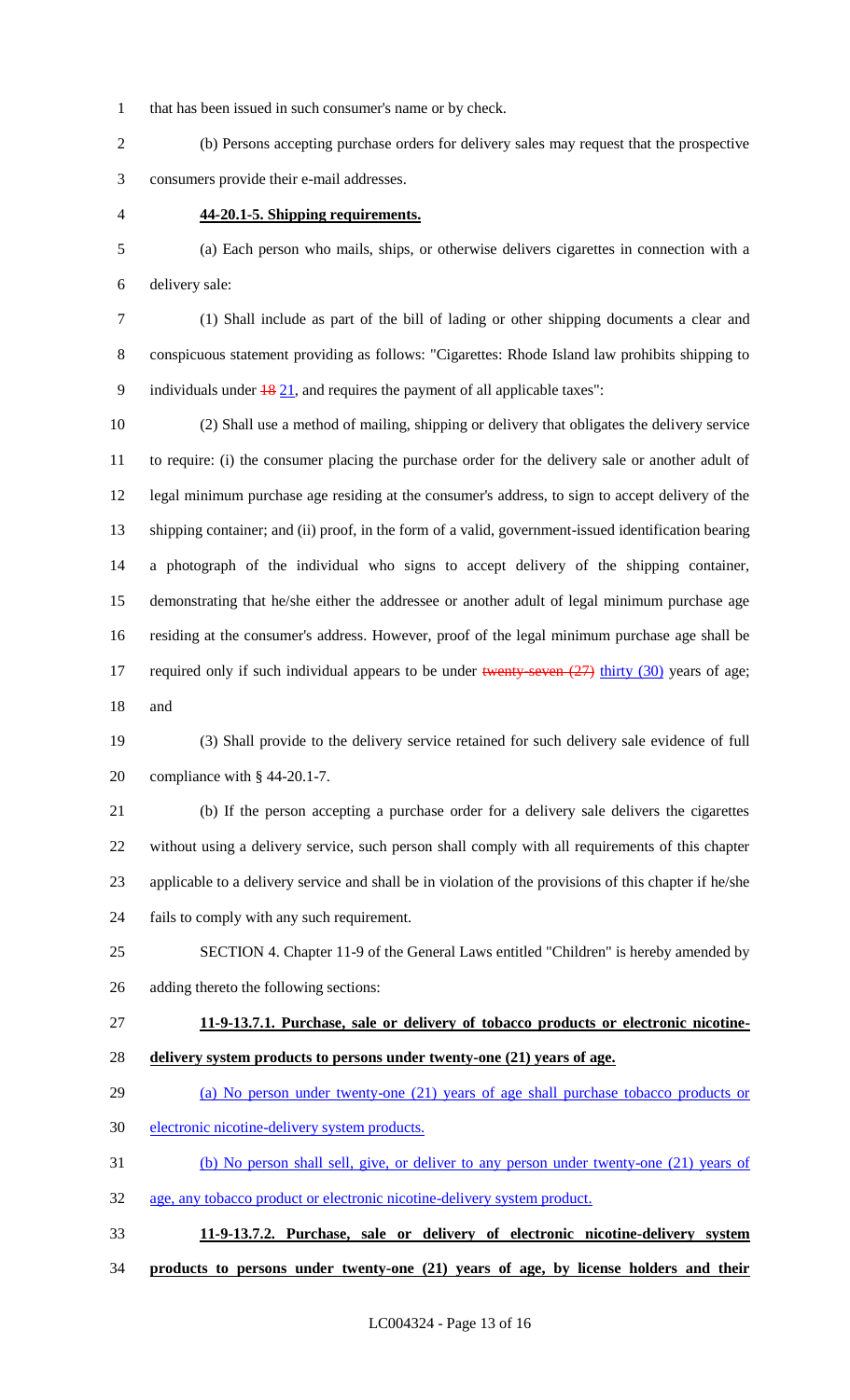# **employees and agents.**

2 A person holding a license issued under chapter 20 of title 44 and/or § 23-1-56, or an employee or agent of that person, is prohibited from selling, distributing, or delivering a tobacco and/or electronic nicotine-delivery system product to any individual who is under twenty-one (21) years of age.

# **11-9-13.10.1. Tobacco product and electronic nicotine-delivery system product vending machines.**

 (a) No tobacco products, nor electronic nicotine-delivery system products shall be sold from any device or vending machine that is in an area not continuously supervised and in direct line of sight of an authorized person employed by the person, firm, or corporation that owns the 11 business occupying the premises in which the device or vending machine is located, nor shall any 12 tobacco product, nor electronic nicotine-delivery system product be sold from any device or 13 vending machine that is in an area supervised by such an authorized person unless the device or 14 vending machine is equipped with an electronic locking device that will not allow the device or vending machine to dispense a pack of cigarettes, or any other tobacco product, or electronic 16 nicotine-delivery system product unless it is electronically unlocked from a secured position inaccessible to the public and under the supervision of an authorized person employed by the 18 person, firm, or corporation that owns the business occupying the premises in which the device or vending machine is located. As used in this section, "direct line of sight" means that the vending 20 machine and the purchaser of tobacco products or electronic nicotine-delivery system product must be visible to the authorized person pressing the unlock button while the unlock button is being activated. Provided, a locking device shall not be required in an establishment licensed to sell alcoholic beverages that limits access to persons over the age of twenty-one (21) years of age. (b) No tobacco product, nor electronic nicotine-delivery system product shall be sold from any device or vending machine from which non-tobacco products are sold. 26 (c) Any person, firm, or corporation that owns a business occupying the premises in

 which a device or vending machine that dispenses tobacco products or electronic nicotine-28 delivery system products is located that shall violate any of the provisions of subsections (a) and (b) of this section shall for the first offense be subject to a fine of seventy-five dollars (\$75.00), for the second offense, be subject to a fine of one hundred fifty dollars (\$150), and for the third and any subsequent offense, be subject to a fine of five hundred dollars (\$500); provided, that in the event that there are no offenses in three (3) successive years from the date of the last offense,

then the next offense shall be treated as the first offense.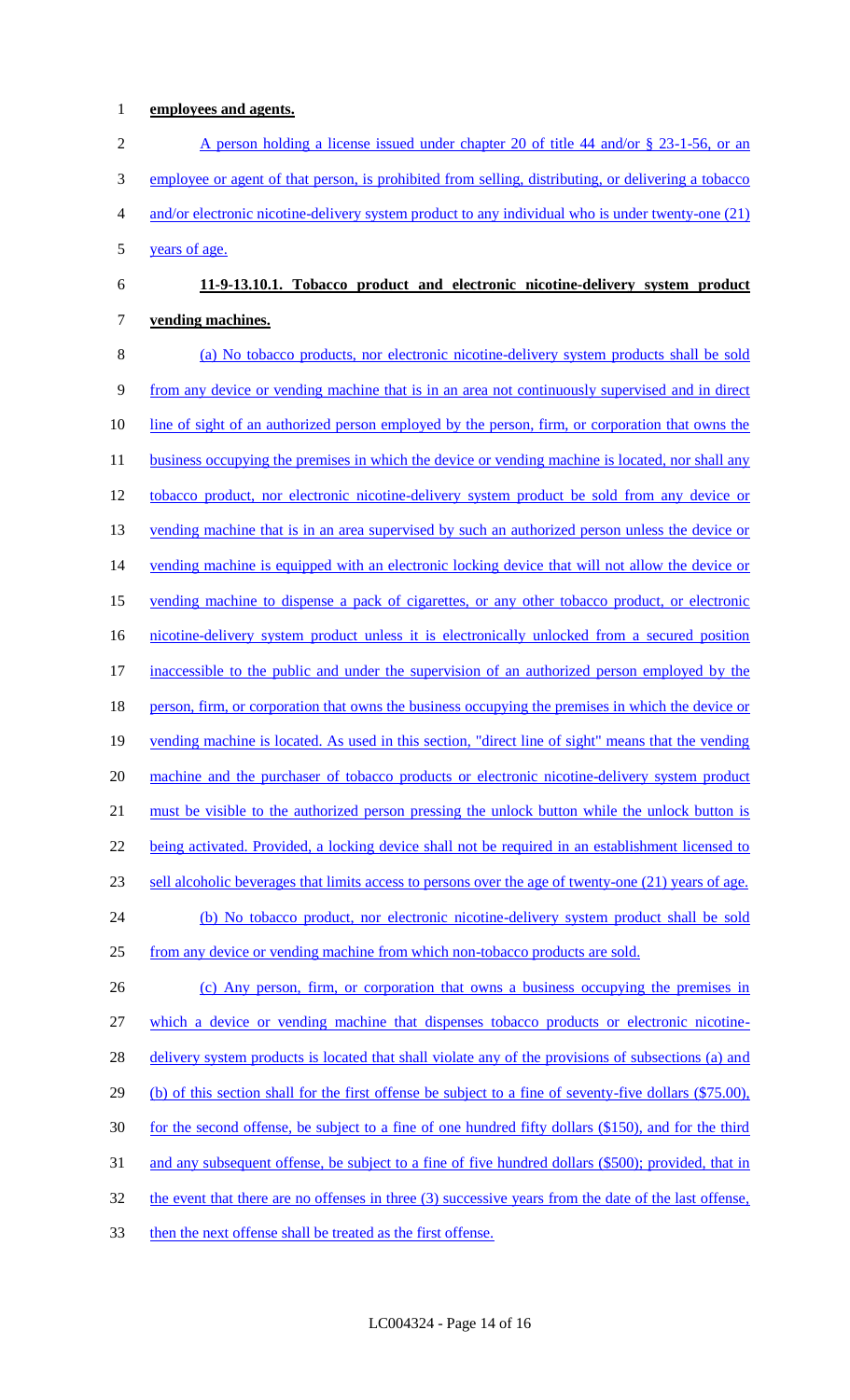1 SECTION 5. This act shall take effect on January 1, 2019.

#### $=$ LC004324 ========